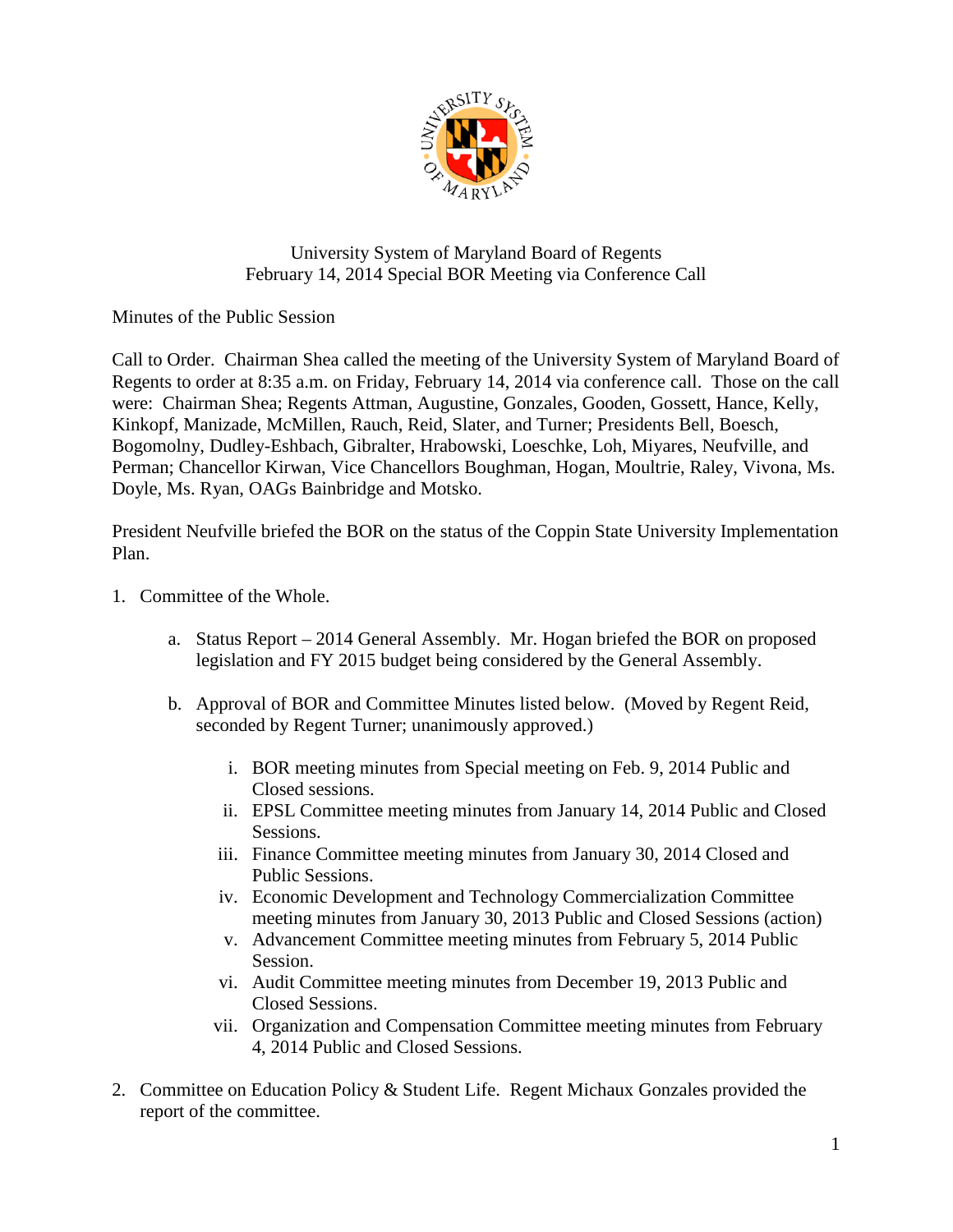- a. New Academic Program Proposal.
	- i. University of Maryland, Baltimore: Master of Science in Law. (Moved by Regent Michaux Gonzales, seconded by Regent Slater; unanimously approved.)
- 3. Committee on Finance. Regent Frank Kelly provided the report of the committee.
	- a. Proposed Amendments to USM Sick and Annual Leave Policies. (Moved by Regent Kelly, seconded by Regent Attman; unanimously approved.)
	- b. Proposed USM Policy on Termination with Prejudice. (Moved by Regent Kelly, seconded by Regent Slater; unanimously approved.)
	- c. University of Maryland, Baltimore County: Increase in Authorization for the Campus Traffic Safety & Circulation Improvements Project. (Moved by Regent Kelly, seconded by Regent Reid; Regent Kinkopf and Chairman Shea recused themselves; motion approved.)
	- d. University of Maryland, Baltimore: Increase in Project Authorization for General Research Building and Research Equipment. (Moved by Regent Kelly, seconded by Regent Reid; unanimously approved.)
	- e. University of Baltimore: 4100 Ashland Avenue and 60 W. Oliver Streets Real Property and Development Transportation. (Moved by Regent Kelly, seconded by Chairman Shea; unanimously approved.)
	- f. Towson University: Establishment of an Affiliated Foundation for the University Radio Station WTMD. (Moved by Regent Kelly, seconded by Regent Attman; unanimously approved.)
- 4. Committee on Economic Development and Technology Commercialization. Regent Attman presented the report.
	- a. USM Policy on Investments and Loans to Maryland-based businesses that License University Intellectual Property. (Moved by Regent Attman, seconded by Regent Gossett; unanimously approved.)
- 5. Committee on Advancement. Regent Gossett presented the report.
	- a. Establishment of a \$50M Quasi-endowment Fund to Enhance Development Operations. Regent Gossett made a motion to approve the recommendation with the addition of the following sentence "*It is the intention of the Advancement Committee that the spendable income from the quasi-endowment to institutions be used to enhance funding available for the development and fund-raising operations, rather than a basis for substituting existing funding."* (The motion was seconded by Regent McMillen and unanimously approved.)
- 6. Committee on Audit. Regent Augustine presented the report of the committee.
- 7. Reconvene to Closed Session. Chairman Shea read the motion for the BOR to close the meeting to discuss issues specifically exempted from the open meetings act under State Government Article §10-508(a) for the reasons delineated in the *Convening in Closed*